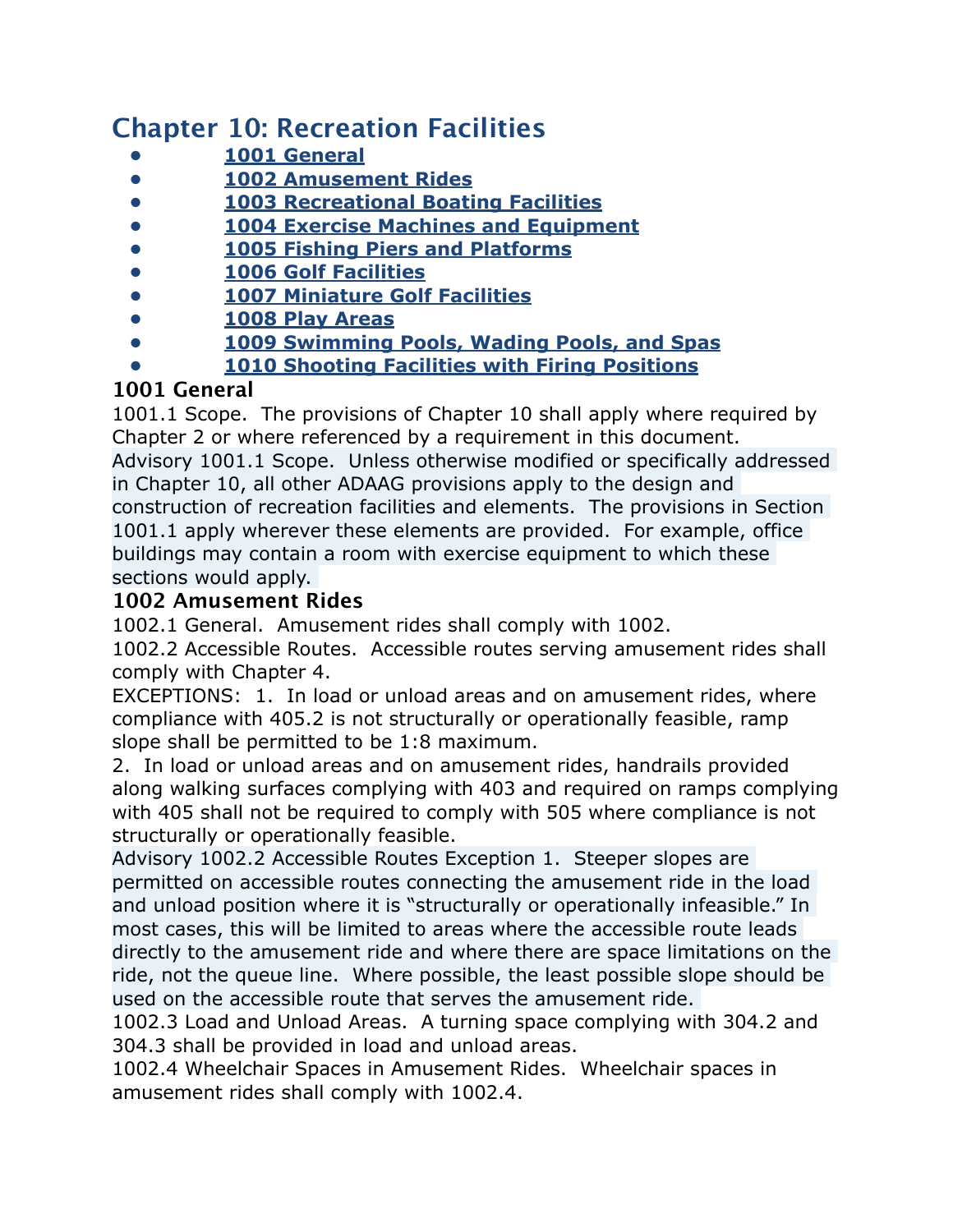1002.4.1 Floor or Ground Surface. The floor or ground surface of wheelchair spaces shall be stable and firm.

1002.4.2 Slope. The floor or ground surface of wheelchair spaces shall have a slope not steeper than 1:48 when in the load and unload position.

1002.4.3 Gaps. Floors of amusement rides with wheelchair spaces and floors of load and unload areas shall be coordinated so that, when amusement rides are at rest in the load and unload position, the vertical difference between the floors shall be within plus or minus 5/8 inches (16 mm) and the horizontal gap shall be 3 inches (75 mm) maximum under normal passenger load conditions.

EXCEPTION: Where compliance is not operationally or structurally feasible, ramps, bridge plates, or similar devices complying with the applicable requirements of 36 CFR 1192.83(c) shall be provided.

Advisory 1002.4.3 Gaps Exception. 36 CFR 1192.83© ADA Accessibility Guidelines for Transportation Vehicles – Light Rail Vehicles and Systems – Mobility Aid Accessibility is available at www.access-board.gov. It includes provisions for bridge plates and ramps that can be used at gaps between wheelchair spaces and floors of load and unload areas.

1002.4.4 Clearances. Clearances for wheelchair spaces shall comply with 1002.4.4.

EXCEPTIONS: 1. Where provided, securement devices shall be permitted to overlap required clearances.

2. Wheelchair spaces shall be permitted to be mechanically or manually repositioned.

3. Wheelchair spaces shall not be required to comply with 307.4.

Advisory 1002.4.4 Clearances Exception 3. This exception for protruding objects applies to the ride devices, not to circulation areas or accessible routes in the queue lines or the load and unload areas.

1002.4.4.1 Width and Length. Wheelchair spaces shall provide a clear width of 30 inches (760 mm) minimum and a clear length of 48 inches (1220 mm) minimum measured to 9 inches (230 mm) minimum above the floor surface. 1002.4.4.2 Side Entry. Where wheelchair spaces are entered only from the side, amusement rides shall be designed to permit sufficient maneuvering clearance for individuals using a wheelchair or mobility aid to enter and exit the ride.

Advisory 1002.4.4.2 Side Entry. The amount of clear space needed within the ride, and the size and position of the opening are interrelated. A 32 inch (815 mm) clear opening will not provide sufficient width when entered through a turn into an amusement ride. Additional space for maneuvering and a wider door will be needed where a side opening is centered on the ride. For example, where a 42 inch (1065 mm) opening is provided, a minimum clear space of 60 inches (1525 mm) in length and 36 inches (915mm) in depth is needed to ensure adequate space for maneuvering.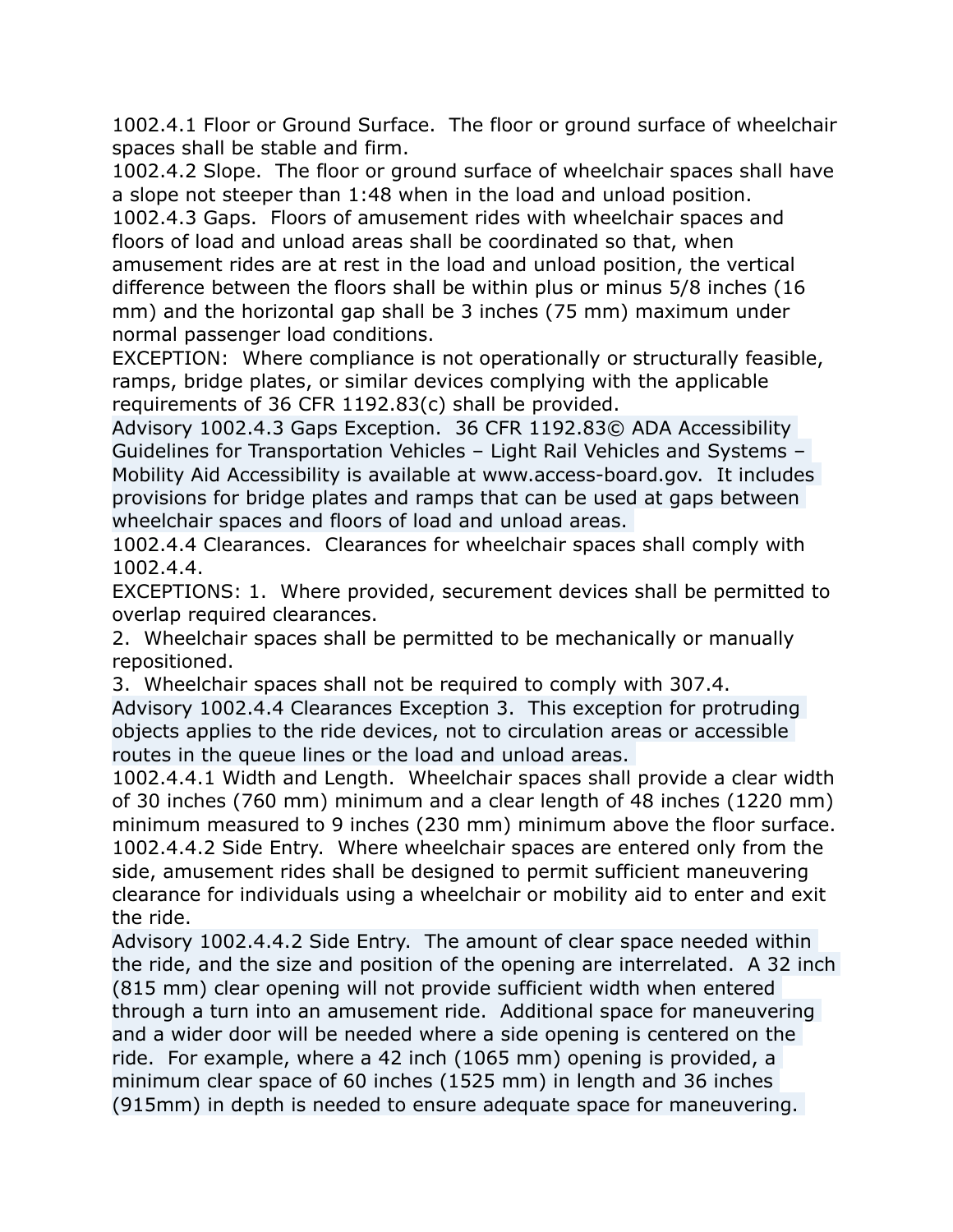1002.4.4.3 Permitted Protrusions in Wheelchair Spaces. Objects are permitted to protrude a distance of 6 inches (150 mm) maximum along the front of the wheelchair space, where located 9 inches (230 mm) minimum and 27 inches (685 mm) maximum above the floor or ground surface of the wheelchair space. Objects are permitted to protrude a distance of 25 inches (635 mm) maximum along the front of the wheelchair space, where located more than 27 inches (685 mm) above the floor or ground surface of the wheelchair space.

|              | Figure 1002.4.4.3 Protrusions in Wheelchair Spaces in Amusement |  |  |
|--------------|-----------------------------------------------------------------|--|--|
| <b>Rides</b> |                                                                 |  |  |



1002.4.5 Ride Entry. Openings providing entry to wheelchair spaces on amusement rides shall be 32 inches (815 mm) minimum clear.

1002.4.6 Approach. One side of the wheelchair space shall adjoin an accessible route when in the load and unload position.

1002.4.7 Companion Seats. Where the interior width of the amusement ride is greater than 53 inches (1345 mm), seating is provided for more than one rider, and the wheelchair is not required to be centered within the amusement ride, a companion seat shall be provided for each wheelchair space.

1002.4.7.1 Shoulder-to-Shoulder Seating. Where an amusement ride provides shoulder-to-shoulder seating, companion seats shall be shoulderto-shoulder with the adjacent wheelchair space.

EXCEPTION: Where shoulder-to-shoulder companion seating is not operationally or structurally feasible, compliance with this requirement shall be required to the maximum extent practicable.

1002.5 Amusement Ride Seats Designed for Transfer. Amusement ride seats designed for transfer shall comply with 1002.5 when positioned for loading and unloading.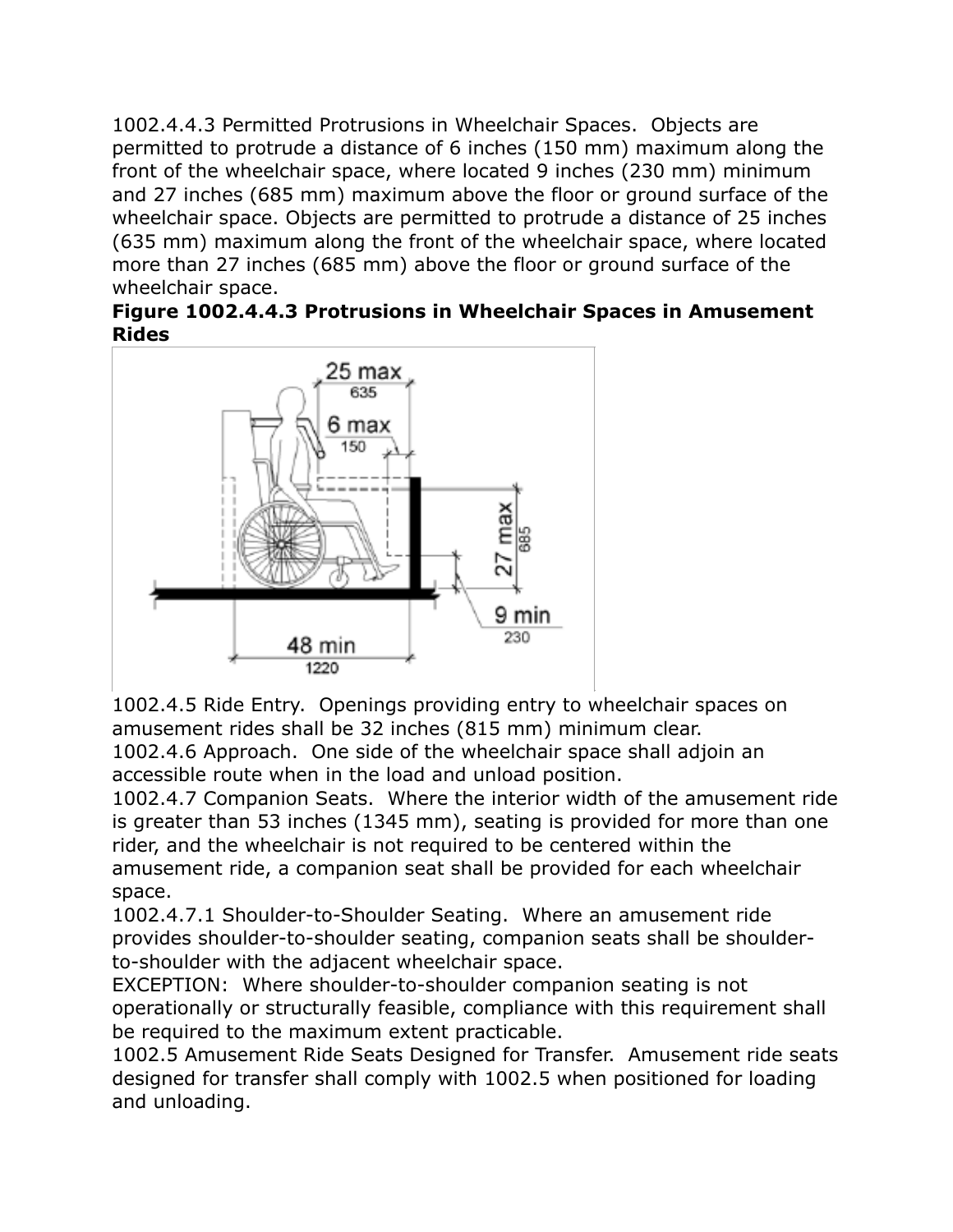Advisory 1002.5 Amusement Ride Seats Designed for Transfer. The proximity of the clear floor or ground space next to an element and the height of the element one is transferring to are both critical for a safe and independent transfer. Providing additional clear floor or ground space both in front of and diagonal to the element will provide flexibility and will increase usability for a more diverse population of individuals with disabilities. Ride seats designed for transfer should involve only one transfer. Where possible, designers are encouraged to locate the ride seat no higher than 17 to 19 inches (430 to 485 mm) above the load and unload surface. Where greater distances are required for transfers, providing gripping surfaces, seat padding, and avoiding sharp objects in the path of transfer will facilitate the transfer.

1002.5.1 Clear Floor or Ground Space. A clear floor or ground space complying with 305 shall be provided in the load and unload area adjacent to the amusement ride seats designed for transfer.

1002.5.2 Transfer Height. The height of amusement ride seats designed for transfer shall be 14 inches (355 mm) minimum and 24 inches (610 mm) maximum measured from the surface of the load and unload area.

1002.5.3 Transfer Entry. Where openings are provided for transfer to amusement ride seats, the openings shall provide clearance for transfer from a wheelchair or mobility aid to the amusement ride seat.

1002.5.4 Wheelchair Storage Space. Wheelchair storage spaces complying with 305 shall be provided in or adjacent to unload areas for each required amusement ride seat designed for transfer and shall not overlap any required means of egress or accessible route.

1002.6 Transfer Devices for Use with Amusement Rides. Transfer devices for use with amusement rides shall comply with 1002.6 when positioned for loading and unloading.

Advisory 1002.6 Transfer Devices for Use with Amusement Rides. Transfer devices for use with amusement rides should permit individuals to make independent transfers to and from their wheelchairs or mobility devices. There are a variety of transfer devices available that could be adapted to provide access onto an amusement ride. Examples of devices that may provide for transfers include, but are not limited to, transfer systems, lifts, mechanized seats, and custom designed systems. Operators and designers have flexibility in developing designs that will facilitate individuals to transfer onto amusement rides. These systems or devices should be designed to be reliable and sturdy.

Designs that limit the number of transfers required from a wheelchair or mobility device to the ride seat are encouraged. When using a transfer device to access an amusement ride, the least number of transfers and the shortest distance is most usable. Where possible, designers are encouraged to locate the transfer device seat no higher than 17 to 19 inches (430 to 485